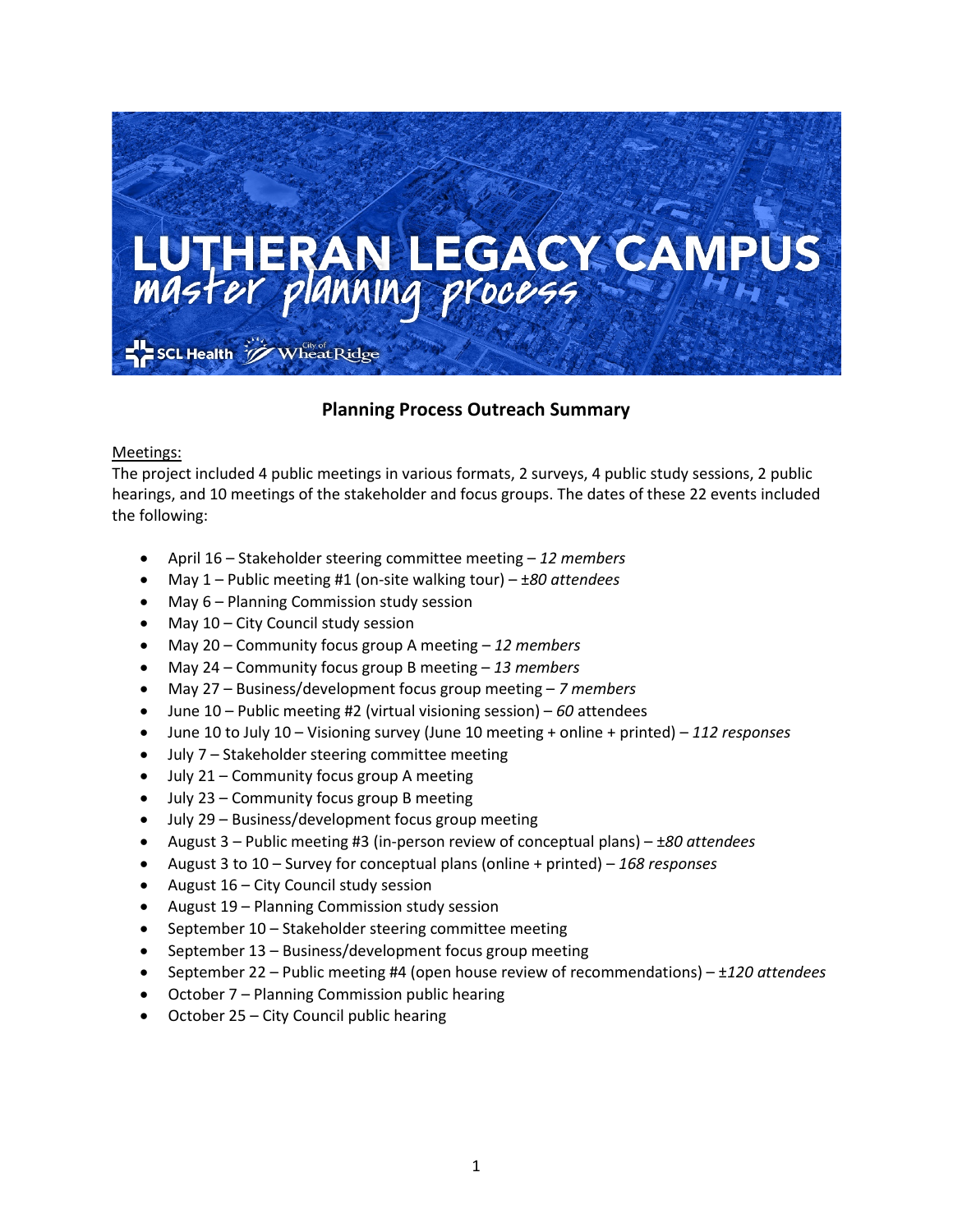### Direct Mail:

The City's *Connections* newsletter is mailed to every household and business in Wheat Ridge and is the primary source of direct mail for citywide projects such as this one. The project appeared in 3 editions of Connections:

- March 11 This project first appeared in the March (2021 winter/spring) Connections in the Mayor's Column. The Mayor mentioned that the master planning project was about to kick off and that interested community members should check the City's social media platforms, Mayor's Matters newsletter and website for specific upcoming opportunities
- May 20 The Lutheran project was the front page feature of the spring/summer 2021 edition (mailed May 20). Content included the history as well as very specific ways to get involved such as focus groups, formal meetings, the What's Up Wheat Ridge link and a project phone number and email address.
- July 29 The Lutheran project was featured on page 5 of the summer/fall edition 2021 (mailed July 29). The article featured updates and included specific weeks for focus groups, dates for public meetings, dates for formal meetings (Planning Commission and Council), the What's Up Wheat Ridge link and a summary of other ways to stay informed (social and the link to subscribe to Mayor's Matters)

#### Email:

Several different distribution lists were utilized to send email updates directly to stakeholders:

- Mayor's Matters is a monthly e-newsletter containing updates on the City's latest news, current projects, and upcoming events. It is mailed on or just before the 1<sup>st</sup> of each month. The project appeared in seven (7) consecutive newsletters as a specific project update and included in the calendar of events. Those months were: April, May, June, July, August, September, and October 2021.
- An email was sent to all active board and commission members on June 8 directing recipients to the What's Up Wheat Ridge page to register and subscribe for updates.
- What's Up Wheat Ridge allows users to register on the site and subscribe to various projects. The City can send newsletters through the site to all registrants or to the subscribers of specific projects. A total of nine (9) emails were sent during the course of the project with another scheduled to be sent prior to the Council meeting:
	- 4/23/21 email to 35 recipients with a 80% open rate
	- 5/14/21 email to 883 recipients with a 58.3% open rate
	- 5/14/21 email to 72 recipients with a 70.8% open rate
	- 6/7/21 email to 908 recipients with a 67.5% open rate
	- 6/11/21 email to 122 recipients with a 87.7% open rate
	- 7/26/21 email to 1512 recipients with a 56.7% open rate
	- 8/5/21 email to 191 recipients with a 70.2% open rate
	- 8/9/21 email to 243 recipients with a 56.8% open rate
	- 9/16/21 email to 292 recipients with a 78.4% open rate
	- 10/18/21 email pending

(industry standard is a 21.06% open rate)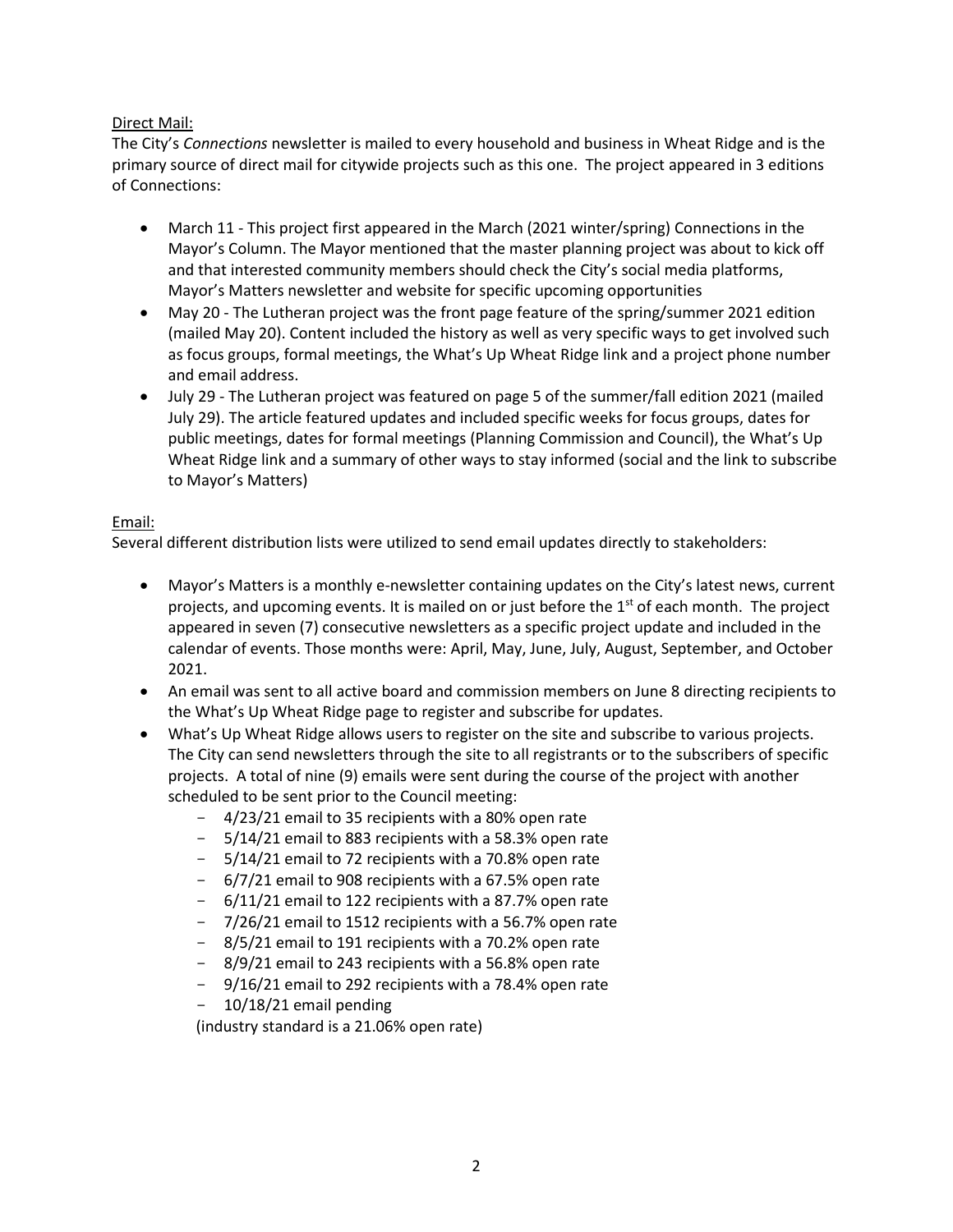Traditional Media:

- Formal press releases were released to local newspapers and media at key milestones by the City and by SCL Health:
	- April 21 by the City "Lutheran Legacy Master Planning Process Kicks Off with Interactive Campus Tour"
	- June 1 by SCL Health "SCL Health Lutheran Medical Center Announces New Replacement Hospital & Future of Current Campus"
	- June 17 by the City "Wheat Ridge Hosts SCL Lutheran Legacy Master Planning Meetings"
	- July 26 by the City "Wheat Ridge Hosts Third Public Meeting to Discuss SCL Lutheran Legacy Master Plan"
- The Neighborhood Gazette prints 16,000 copies and has included multiple stories related to the project:
	- March 2021 "What To Do with the Lutheran Site?" (front page story)
	- May 2021 "Lutheran Legacy Master Planning Kicks Off With Live & Virtual Tours"
	- July 2021 "Preliminary Recommendations For Lutheran Redevelopment Expected Aug 3"
	- September 2021 "Last Chance To Pipe Up About Redeveloping Lutheran Medical Center"
	- August to October 2021 included a 3-part series on historical structures on the campus

#### Social Media:

The City's social media channels were used to advertise project-specific events including upcoming public meetings and active surveys:

- Next Door posts on April 22, April 29, July 26, September 17, and September 21 (posted to all neighborhoods within the City)
- Facebook posts on May 14, May 30, June 4, June 7, June 9, June 11, July 26, and September 21 (the City has 2,367 followers)
- Twitter posts on June 8, July 22, July 30, August 2, September 17 (the City has 676 followers)

Social media posts also include notice of Connections, Mayor's Matters, and City Council meetings/study sessions.

Miscellaneous:

- Meeting event flyers were posted at City facilities, including the Recreation Center, Active Adult Center and City Hall in advance of public meeting #2, #3, and #4.
- The front page of the City's website included a news flash for the project 1-2 weeks before the four (4) public meetings, two (2) surveys, and two (2) public hearings.
- Public meetings were included on the City's website calendar.
- Verbal updates were provided at Planning Commission meetings from April through October.